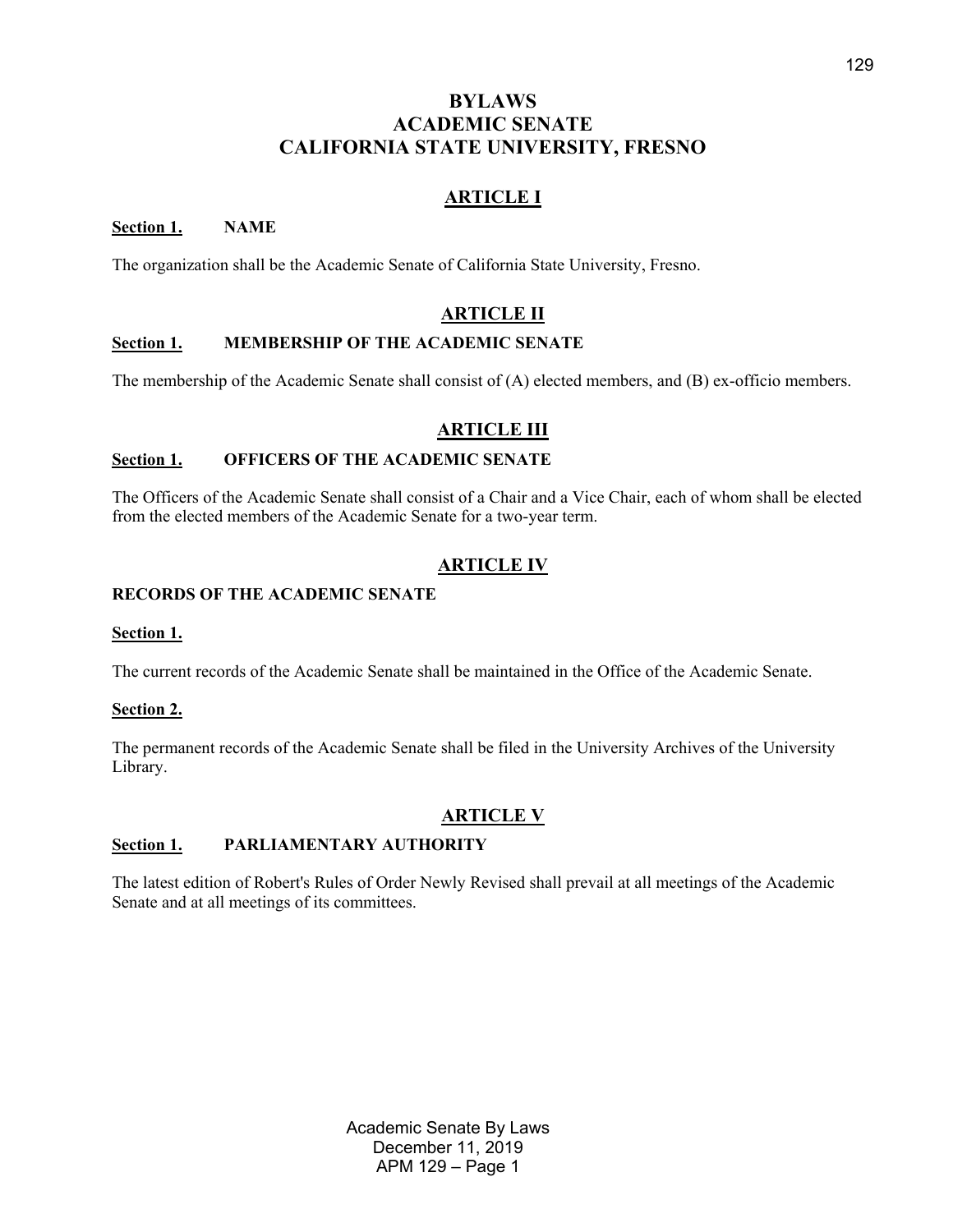# **ARTICLE VI**

### **Section 1. QUORUM**

At meetings of the Academic Senate, a simple majority of the voting members thereof shall constitute a quorum.

# **ARTICLE VII**

# **Section 1. MINUTES OF THE ACADEMIC SENATE**

The Minutes of the Academic Senate shall be published and sent to all members of the Academic Senate.

# **ARTICLE VIII**

# **AMENDMENTS TO THE BYLAWS**

### **Section 1.**

Amendments to these bylaws may be proposed by (1) a petition of at least 10 percent of the Academic Senate membership, or by (2) a simple majority vote of the total membership of the Academic Senate at a duly constituted meeting.

### **Section 2.**

All such proposals shall be submitted in writing to the Chair of the Academic Senate.

# **Section 3.**

Any duly proposed amendment to these bylaws shall be submitted for discussion at a meeting of the Academic Senate.

### **Section 4.**

Such a proposed amendment shall be distributed in writing to the members of the Academic Senate at least five instructional days prior to the above meeting.

### **Section 5.**

An amendment to these bylaws shall become effective when it has received an affirmative vote of a simple majority of the Academic Senate present and eligible to vote.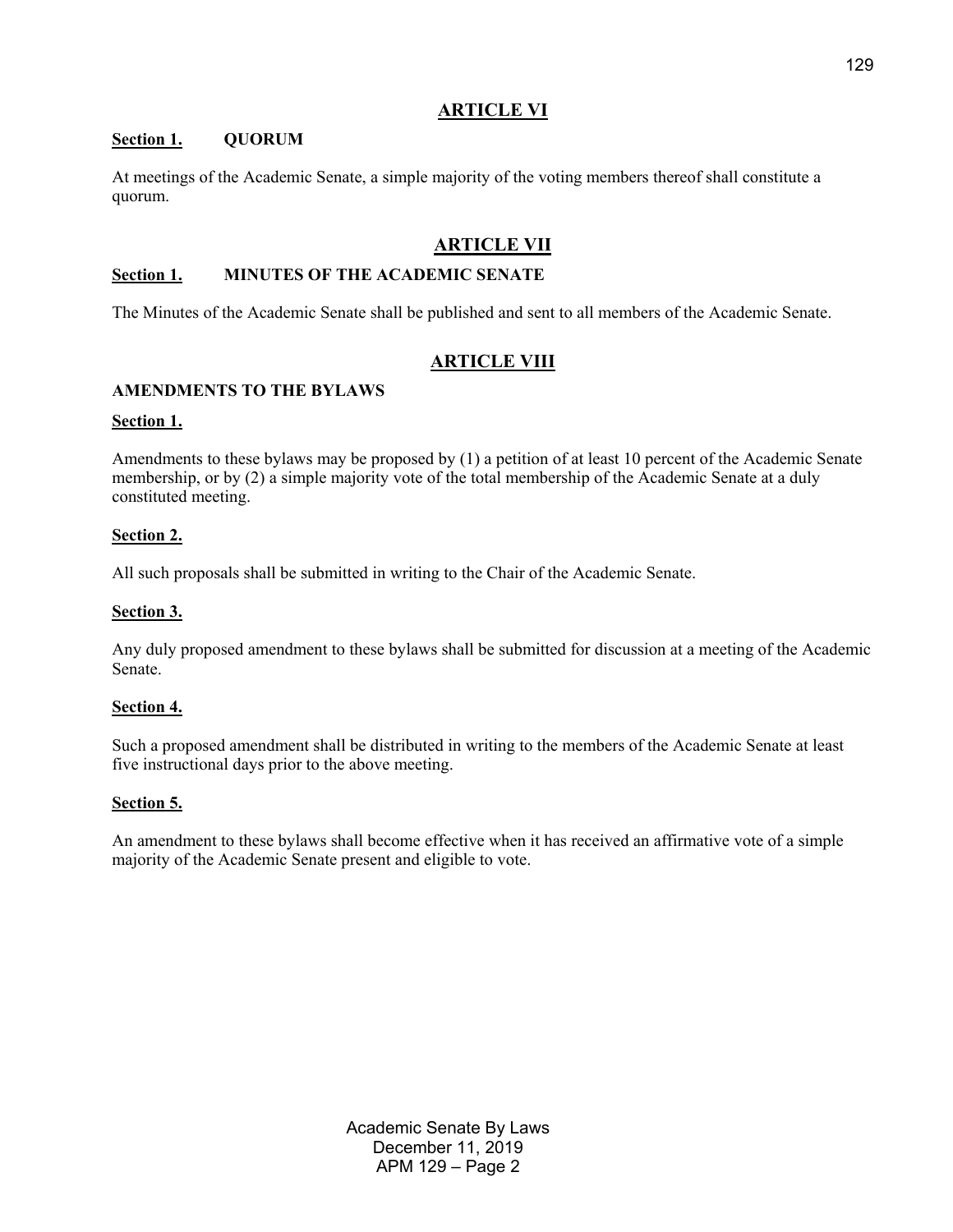# **ARTICLE IX**

### **AGENDA**

### **Section 1. PREPARATION OF THE AGENDA**

A) *Setting the Agenda*

 The agenda of any meeting of the Academic Senate, as prepared by the Executive Committee, may not be changed except with a two-thirds vote of those members of the Academic Senate present and voting.

B) *Arrangement of the Agenda*

The agenda, at the last meeting of the Academic Senate, shall provide for written summary reports from each of the Chairs of the Senate Standing Committees and/or other reports at a time and place deemed appropriate by the Chair of the Academic Senate.

C) *Distribution of the Agenda*

The agenda of all meetings of the Academic Senate called by the Executive Committee shall be sent to members of the Senate at least three (3) instructional days before the meeting.

# **Section 2. CONSENT CALENDAR**

- A) Routine items to be forwarded to the Senate will be placed on the Consent Calendar. An objection by any member of the Executive Committee at the time of that Committee's recommendation to the Senate will cause the item to be placed on the regular Senate agenda.
- B) The Consent Calendar will contain (or refer to) the full and complete proposal being submitted for Senate action. An item on the consent calendar will be read once by title in the Senate, and the Chair will ask if there is any objection to unanimous approval. If none is stated, the item is approved by the consent of the Academic Senate.

Debate is not allowed on any item on the Consent Calendar, but questions for clarification are permitted.

C) Objection by any Senator to any item will remove it from the Consent Calendar. Any item removed from the consent calendar will be given a place on the Senate agenda for the same meeting. Its position shall be at the discretion of the Chair, who will announce that position; however, the Senate may overrule the decision of the Chair by a two-thirds vote.

# **Section 3. APPROVAL**

Except those items approved on the consent calendar, agenda items will not be deemed to have been accepted by the Academic Senate and recommended to the President until the proposals have been reviewed at two (2) Senate meetings. Documents which have been amended by the Senate during the first reading must be submitted to the Senate in revised form prior to the second reading. At the time of the first reading the Senate, by a two-thirds vote of those present and voting, may waive the requirement for a second reading on a motion to waive the rules.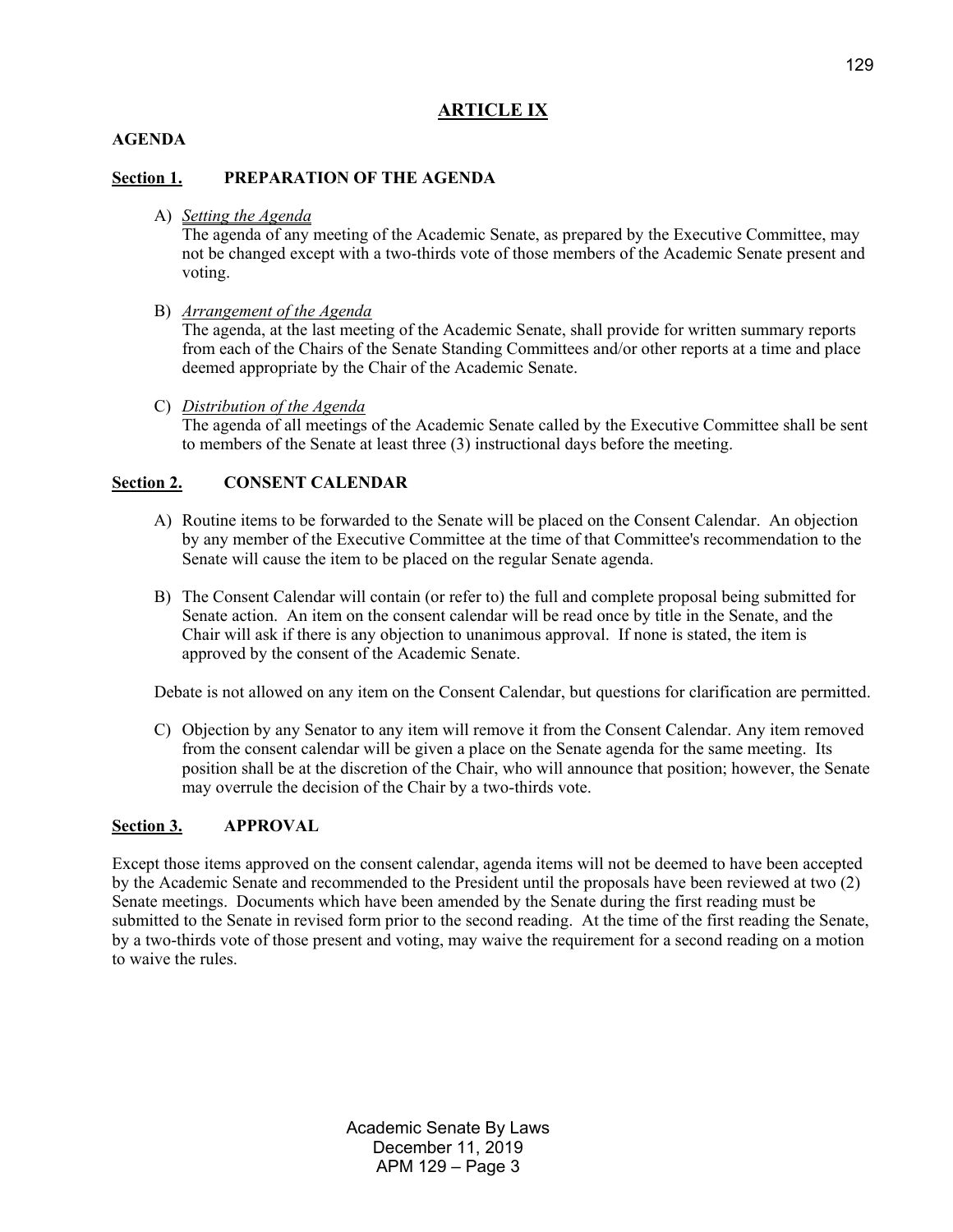# **ARTICLE X**

# **STATUS OF EX-OFFICIO MEMBERS**

### **Section 1.**

Voting ex-officio members of the Academic Senate shall be considered members thereof in the determination of a quorum. (Const., Art II, Section 2.A.1)

# **Section 2.**

Non-voting ex-officio members of the Academic Senate shall not be considered members thereof in the determination of a quorum. (Const., Art II, Section 2,A,2)

# **Section 3.**

Voting ex-officio members of the Academic Senate or its committees shall have the same voting rights as any other member thereof.

### **Section 4.**

Additionally, the President and the Provost of the University are non-voting ex-officio members of all Senate Standing Committees.

# **ARTICLE XI**

# **ELECTIONS**

# **Section 1. CONDUCT OF ELECTIONS**

University-wide and Academic Senate elections shall be supervised by the Nominating/ Elections Committee of the Academic Senate. Constituencies of the University other than the Academic Assembly and the Academic Senate may request the Nominating/Elections Committee to conduct an election within that constituency.

### **Section 2. CERTIFICATION OF THE ELECTORATE FOR ELECTION OF ACADEMIC SENATORS**

Each year by October 15 the Senate Office shall receive, from the Office of Academic Personnel, a certified list of all faculty including Librarians and Student Services Professionals - Academically Related, as defined in the Constitution.

# **Section 3. NOMINATION CALL FOR SENATORS**

The Nominating/Elections Committee shall issue the call for nominations and announce the availability in the Academic Senate Office of nominating petitions on the first instructional day of the spring semester. Elections are to be conducted in the following order: Department Senators, Delegate to the Academic Senate, California State University, and University-wide Senator.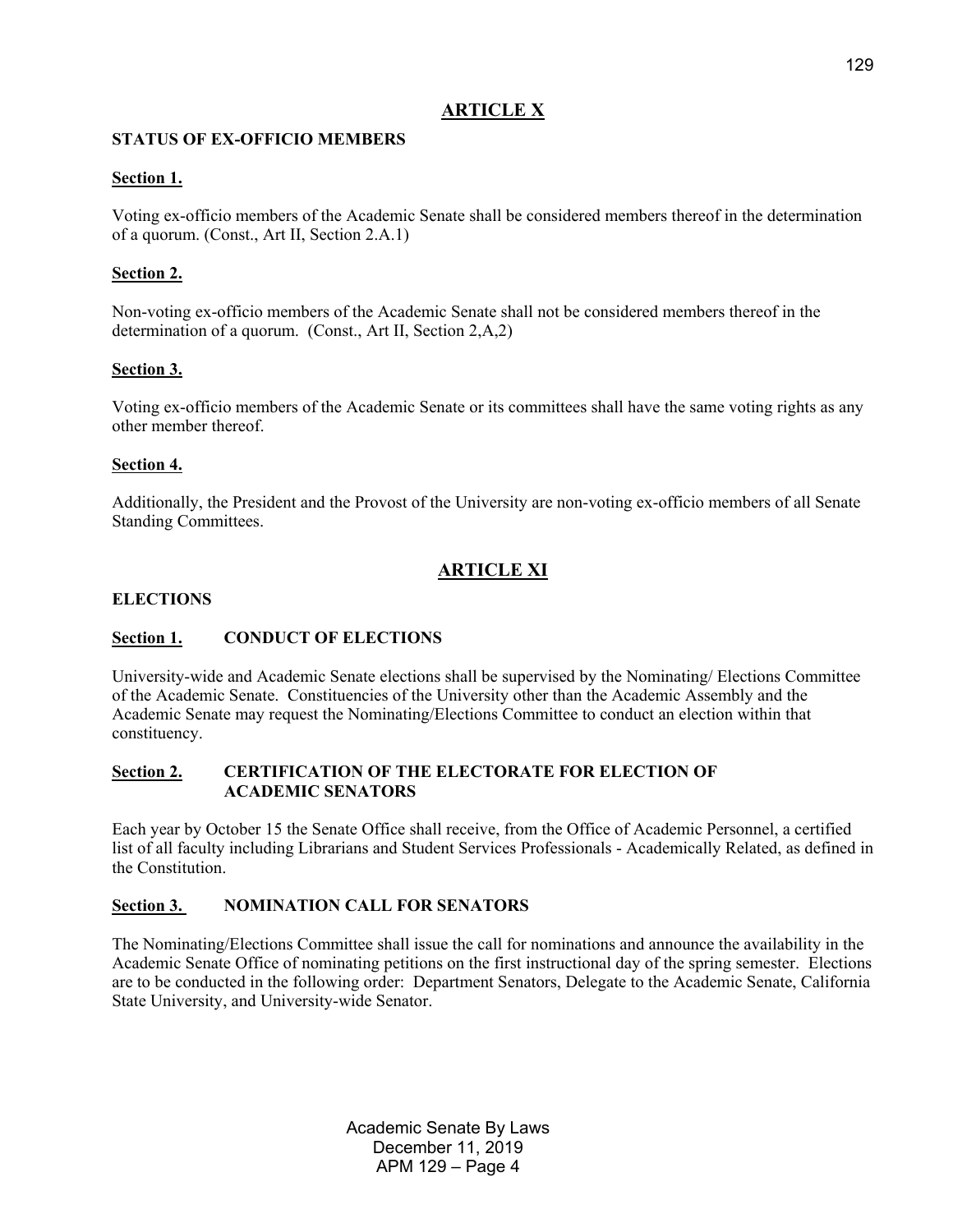### **Section 4. NOMINATIONS**

Nominations shall be made by nominating petitions containing the consent of the nominee. In the case of the Chair and Vice Chair of the Academic Senate and University-wide and State-wide Senators the nominating petitions shall contain signatures of two-percent of the constituency. For the Chair and Vice Chair, signatures must come from faculty members in at least three colleges or schools. Nominating petitions shall be accompanied by a declaration from the nominee who agrees to meet the eligibility requirements of the office and fill the office if elected. The nominee should forward a short statement of qualifications to accompany the ballot. Nominations shall be closed ten instructional days after the issuance of the call. If there are not at least two nominations for each office or position, provisions for write-ins shall be made.

# **Section 5. ELECTION PROCEDURE**

The Nominating/Elections Committee shall establish procedures including instructional days for voting, closing time of the polls, security of the ballots and secrecy of the ballots cast. Names of all nominees will appear alphabetically on the election ballot. If no nominee receives a majority of the ballots cast, the Committee shall call for a new ballot containing the names of the two with the most votes for each office unless there is a tie, in which case a candidate, in addition to those tied shall be included on a runoff ballot. In case of a repeated tie, election will be by lot. Such runoff elections shall be concluded within five instructional days of the issuance of the ballots. A more detailed description of the election procedure is to be found in the document titled "Procedures for the Nominating/Elections Committee," which is available in the Office of the Academic Senate.

# **Section 6. TERMS OF SENATORS**

Terms of the new Senators shall begin on the last Monday in April.

# **Section 7. ELECTION OF OFFICERS AND EXECUTIVE COMMITTEE**

- A) After the newly elected Senators have been installed, the Senate shall proceed to elect its officers to fill vacancies on the Executive Committee by procedures formulated by the Nominating/Elections Committee and approved by the Academic Senate.
- B) The new officers and members shall assume their duties upon certification of their election by the Nominating/Elections Committee to the Chair of the Academic Senate.
- C) Until a replacement is elected, current members will continue to serve regardless of status in the Academic Senate.

# **Section 8. ELECTION OF DELEGATE TO THE STATEWIDE ACADEMIC SENATE, CALIFORNIA STATE UNIVERSITY**

- A) The term of office for each Delegate to the Statewide Academic Senate, California State University shall be for a period of three years.
- B) If a delegate to the Statewide Academic Senate is to be absent from the campus and unable to participate in Senate activities for a period of more than one semester, or if the Senator resigns for any reason, an election shall be conducted by the Nominating/ Elections Committee to elect a new Senator who shall serve the remainder of the term.
- C) In the event the elected Statewide Academic Senator is unable to attend a meeting of the Academic Senate, California State University, the Chair, or designee, of the local Senate shall attend and vote at that meeting.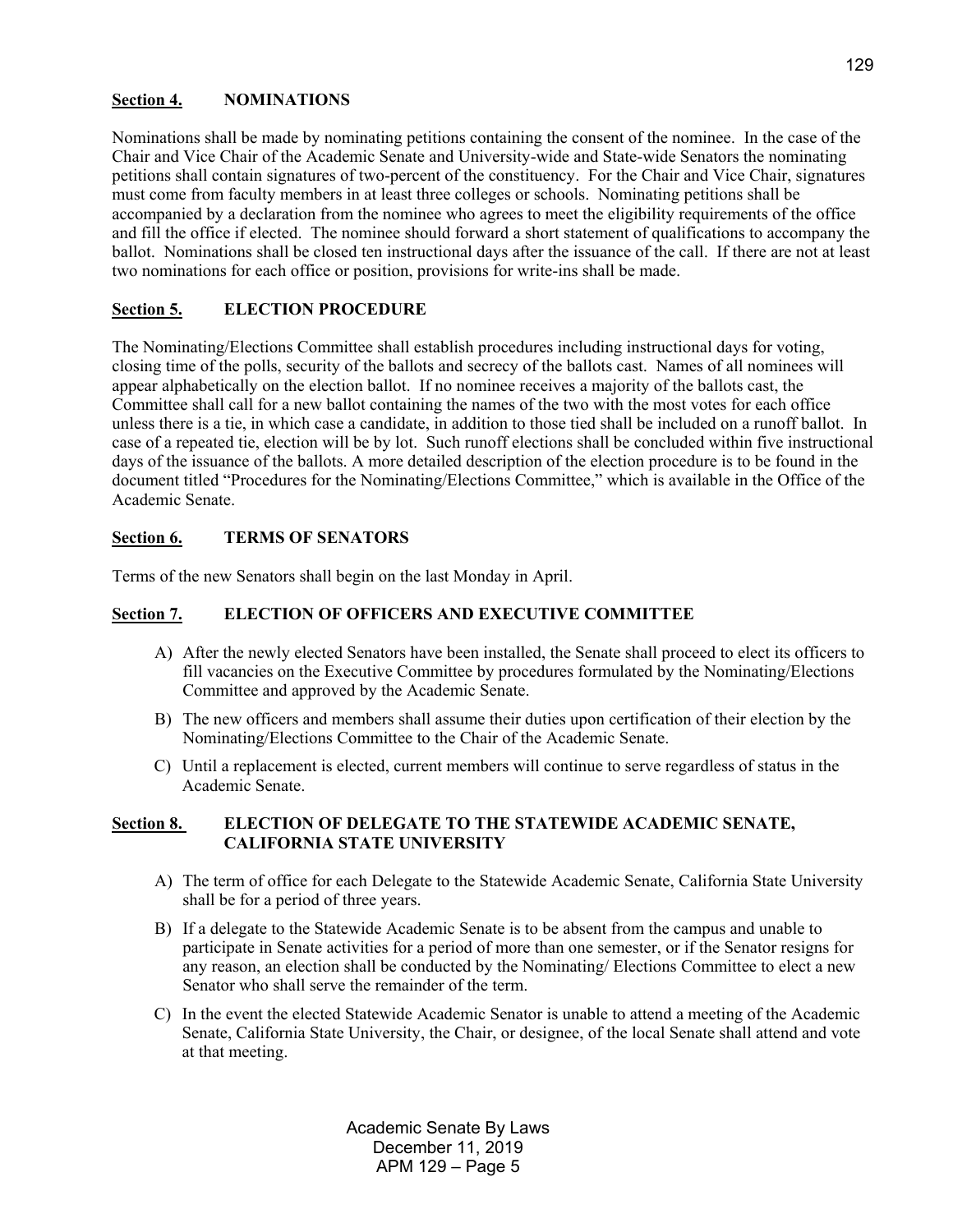### **Section 9. ELECTION OF UNIVERSITY-WIDE SENATORS**

The term of office for each University-wide Senator shall be for a period of three years.

### **Section 10. ELECTION PROTESTS**

All election protests will be adjudicated by the Executive Committee of the Academic Senate. Such protests must be filed no later than one month after the announcement of the election results.

# **ARTICLE XII**

### **COMMITTEES**

### **Section 1. ESTABLISHMENT OF SENATE STANDING COMMITTEES**

A) *Executive Committee*

Pursuant to Art. II, Sec. 6, of the Constitution, the Academic Senate shall establish an Executive Committee as a Senate Standing Committee. The Executive Committee shall have the following functions and responsibilities:

- 1. The Executive Committee is primarily responsible for the participation of the faculty in university governance. It is the body with which the President consults in order to provide an effective channel of communication between the President and the Academic Assembly with respect to their joint and several responsibilities in the immediate governance of the University. The primary function of the Executive Committee is to assist the Academic Senate in the discharge of its duties.
- 2. The Executive Committee shall have the responsibility to take watchful care that the procedures, policies and recommendations of the Academic Assembly and Academic Senate are being appropriately respected.
- 3. The Executive Committee shall receive all communications addressed to the Academic Assembly or the Academic Senate and shall be the primary conduit through which the Administration submits to the Academic Senate Standing Committees and Subcommittees all communications pertaining to matters herein described as under the purview of the Academic Senate.
- 4. The Executive Committee is the body which the President consults on questions about clarifications and/or modifications on recommendations of the Academic Senate. The Chairman of the appropriate Senate Standing Committee shall participate in such consultation.
- 5. The Executive Committee shall transact such business as may be referred to it by the Academic Senate. The Executive Committee may make recommendations to the Senate on matters dealing with the administration of the Senate, including the Office of the Academic Senate.
- 6. The Executive Committee may recommend policies to the Senate on matters not clearly within the jurisdiction of a Senate Standing Committee.
- 7. The Executive Committee shall act for the Senate in emergency situations. An emergency situation shall exist when the Senate cannot be convened to take timely action. The Executive Committee will report any action to the Senate at its next meeting. The Senate may take whatever action it chooses with respect to the report.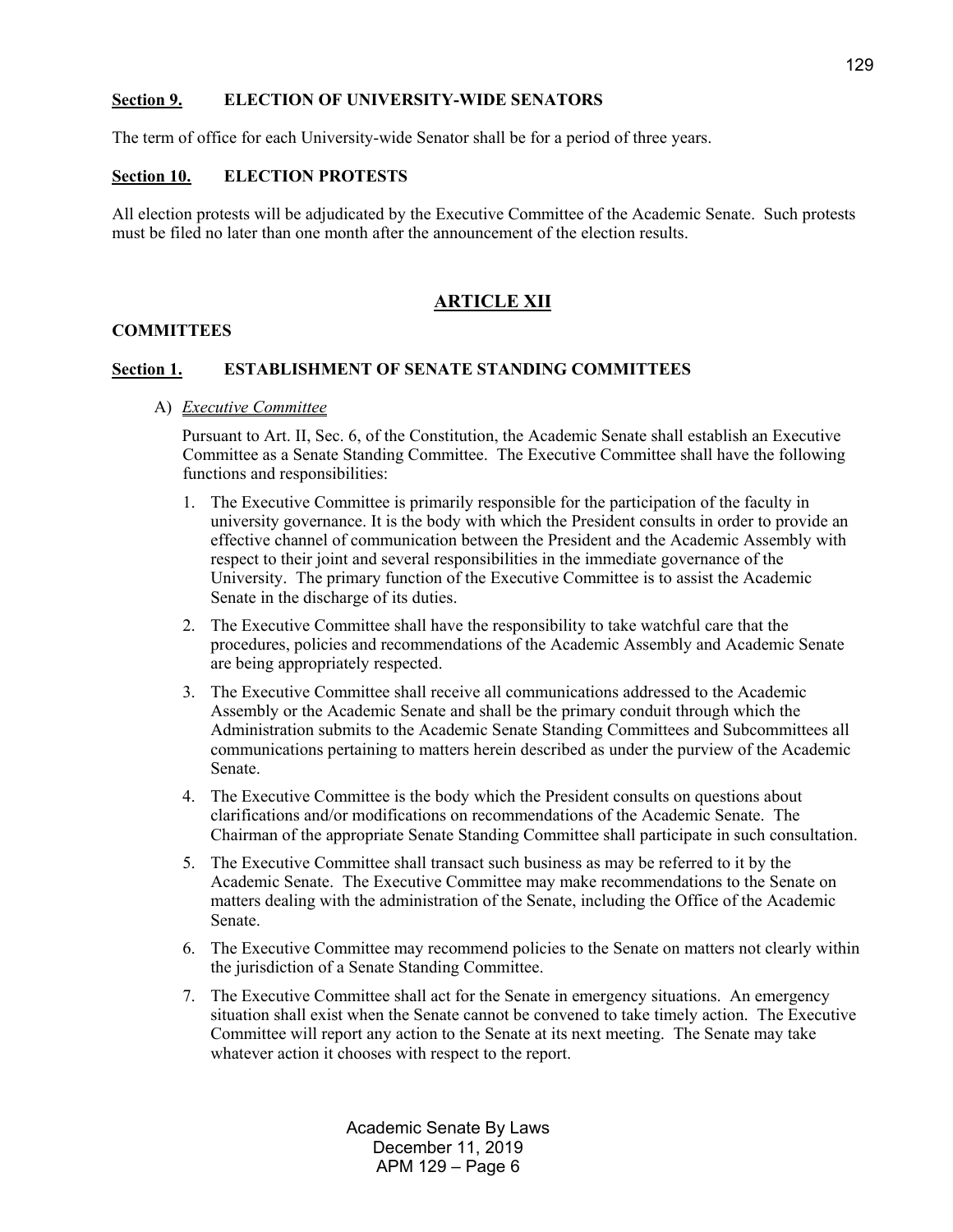- 8. The Executive Committee may act on matters not covered by Senate policy providing it purports to speak only for itself. The Executive Committee will report such actions to the Senate.
- 9. During the summer when the University is not in session, the Executive Committee, enlarged by the addition of the Delegates to the Academic Senate, CSU, the Chair or designees of the Academic Policy and Planning Committee, the Personnel Committee and the University Budget Committee, and other Committee/Subcommittee chairs as appropriate shall serve as the consultative body with the Administration on matters involving curriculum, budget and academic personnel. The members of the University Budget Committee shall also be members of this enlarged Executive Committee when appropriate. The Academic Senate will be informed of all consultation at its first meeting of the Fall Semester. The Academic Senate may take whatever action it chooses with respect to the report.
- 10. The Executive Committee shall prepare the agenda for meetings of the Academic Senate. The Executive Committee may ask a Standing Committee to reconsider an item on the grounds that the item is not ready for Senate consideration. A second formal request from a Standing Committee that an item be placed on the Senate agenda shall cause the item to be placed on the next Senate agenda.

With respect to agenda items originating from the bodies, other than Standing Committees, the Executive Committee shall act on its own judgment unless directed otherwise by the Senate or Assembly.

- 11. The Executive Committee shall make recommendations concerning changes in bylaws and procedures of the Academic Assembly, the Academic Senate and the Executive Committee.
- 12. The Executive Committee shall have the power and duty to review questions relating to consultative procedures pertaining to the Academic Assembly and shall act as an appeal body in these matters.
- 13. The Executive Committee shall have the power to resolve all questions/disputes regarding representation and eligibility to represent the Academic Assembly in appointed and elected position.
- 14. The Executive Committee shall appoint a parliamentarian for meetings of the Academic Assembly and Academic Senate.
- 15. The Executive Committee shall make recommendations concerning the appointments to committees, task forces, ad hoc committees, and other groups as required.
- B) *Academic Policy and Planning Committee*

An Academic Policy and Planning Committee shall be established as a Standing Committee of the Academic Senate.

1. *Membership*

The Academic Policy and Planning Committee shall be composed of nine members, seven of whom shall be faculty members elected by the faculty. No more than one faculty member will be from any one school or service area. Elected members shall serve three year staggered terms. A representative from the Administration shall be the eighth member. A representative appointed by the Associated Students shall be the ninth member.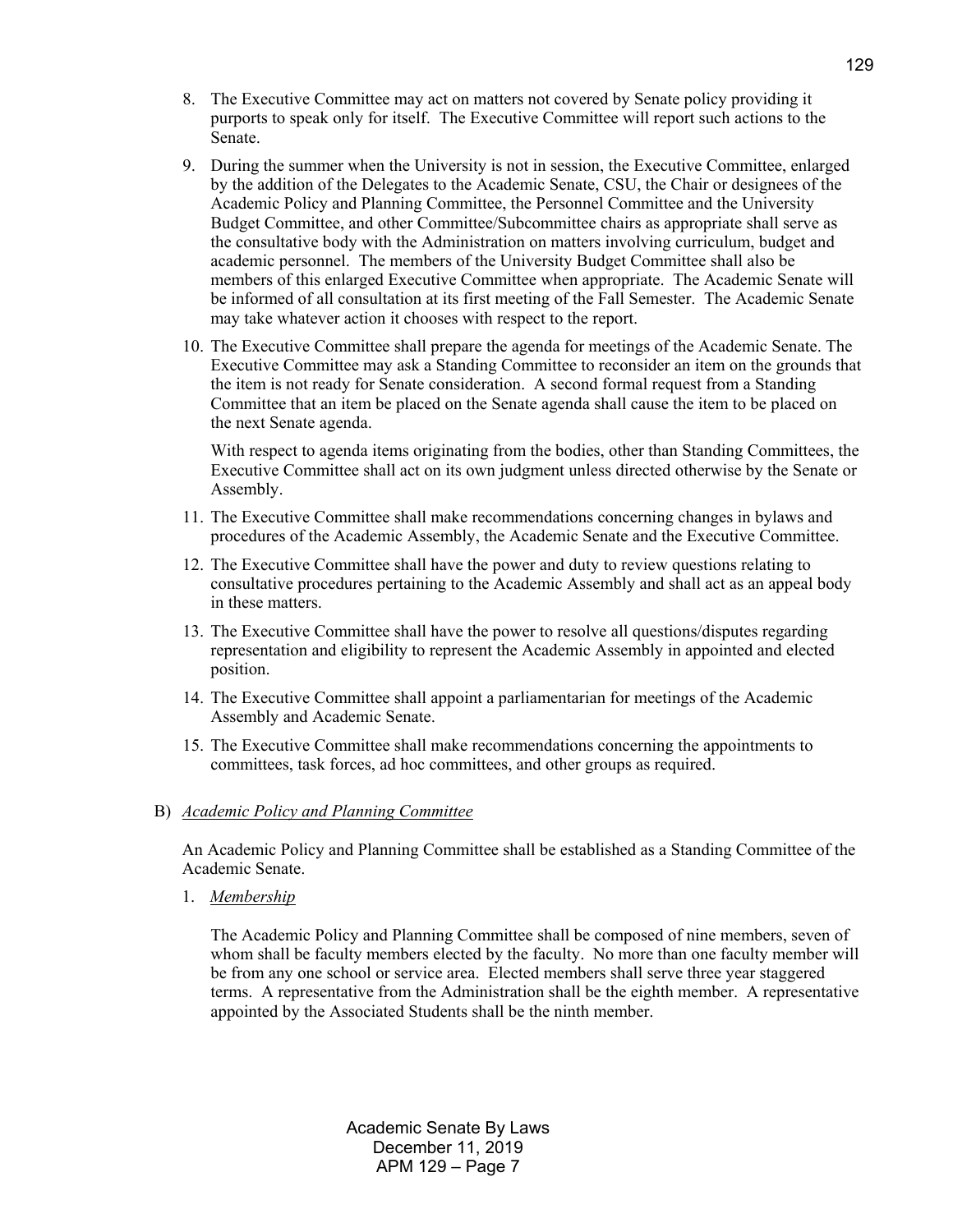### 2. *Responsibility*

The Academic Policy and Planning Committee shall be the deliberative body of the faculty on matters relating to university academic policy including but not limited to undergraduate curriculum, degree programs, graduation requirements, grading standards, school organization and departmentalization, extended education, faculty research, library services, admission, registration, academic eligibility, academic planning, academic facilities and other aspects of instructional development and delivery.

### C) *Committee for Faculty Equity and Diversity (CFED)*

A Committee for Faculty Equity and Diversity (CFED) shall be established as a Standing Committee of the Academic Senate.

The mission of the Committee for Faculty Equity and Diversity (CFED) is to monitor faculty issues related to equal opportunity, discrimination, and harassment; and increase campus awareness so that consistent compliance with policies and regulations is an integral part of campus operations.

1. *Membership*

The Committee shall be composed of thirteen members, ten of whom shall be faculty members appointed by the Academic Senate. There shall be one faculty member from each school or service area. The Committee should reflect the diversity of the campus. Members shall serve three year staggered terms. A representative of the Administration shall be the eleventh member. There shall be two student members appointed by the Associated Students.

- 2. *Responsibility*
	- a) Monitor the changing needs of a diverse faculty
	- b) Consult with and advise officers of the Administration on matters of equal opportunity, discrimination, and harassment.
	- c) The Committee for Faculty Equity and Diversity (CFED) shall be the consultative body of the faculty on the California State University Fresno's Equal Employment and Educational Opportunity Plan (EEEO Plan). Its responsibilities shall be as follows:
		- 1. Consult in the development and implementation of Equal Employment Opportunity (EEO) policies, including the development of EEO training programs;
		- 2. Help communicate the purpose and goals of the EEEO Plan to the campus and community.
		- 3. Assist in coordinating individual school/college/departmental programs to implement the EEEO Plan
		- 4. Review, evaluate and annually report to the Academic Senate on the progress of the EEEO Plan
		- 5. Assist in the training and recruitment of EEO designees; and
		- 6. Serve as EEO Designees as appropriate.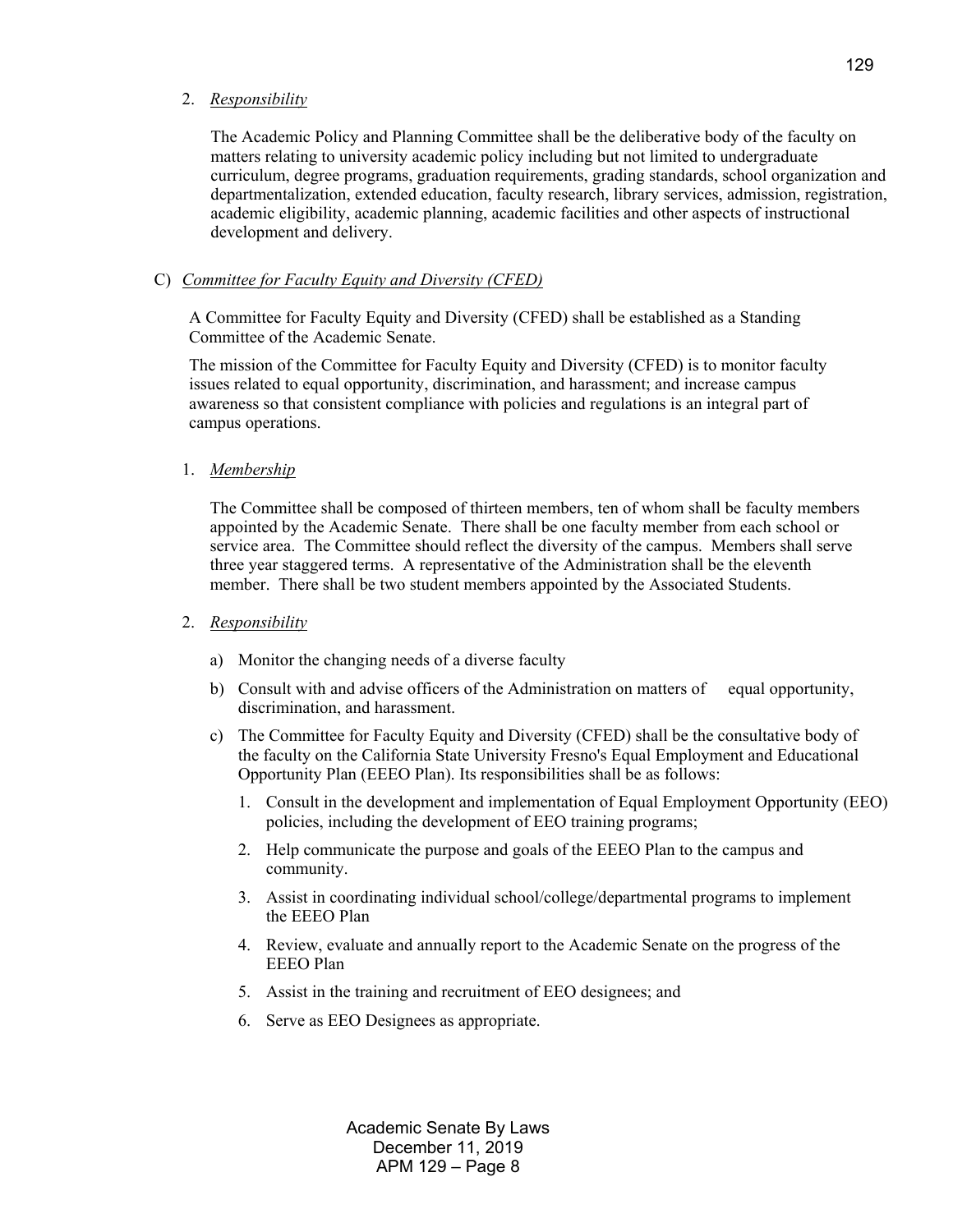### D) *General Education Committee*

A General Education Committee shall be established as a Standing Committee of the Academic Senate.

1. *Membership*

The General Education Committee shall be composed of fourteen members, ten of whom shall be faculty members, elected by the faculty to represent the entire university for three-year terms. Two members shall be students, and one person from the Provost's Office. There shall be one non-voting representative appointed by the Vice President for Student Affairs.

- Faculty: one faculty shall be elected from each of the schools. In addition, two more faculty shall be elected from among the schools of Arts and Humanities, Natural Sciences, or Social Sciences with no more than two from any school.
- b.Students: two students designated by the Associated Students.
- c. Ex-officio: one voting representative from the Office of the Provost.
- d.Non-voting: one non-voting representative appointed by the Vice President for Student Affairs.
- e.Chair: the chair shall be nominated and elected from the elected members of the committee.
- 2. *Responsibility*
	- a. The General Education Committee shall evaluate and approve courses for inclusion in the General Education Program.
		- i) When evaluating proposed courses the Committee must follow the general statewide requirements of Executive Order 595 as well as the specific local criteria approved by the Academic Senate and the Provost.
		- ii) Course approval shall be based upon the written criteria and upon policy guidelines provided by the Academic Senate as approved by the Provost.
		- iii) When proposals are rejected by the General Education Committee written reasons will be provided.
	- b. The General Education Committee shall coordinate a regularly scheduled review of General Education courses to ensure compliance with General Education policies and guidelines.
		- i) All General Education courses will be subject to periodic and detailed review.
		- ii) A course which appears to be in serious violation of General Education policy and guidelines and/or is inconsistent with the approved course proposal, may be reviewed at any time.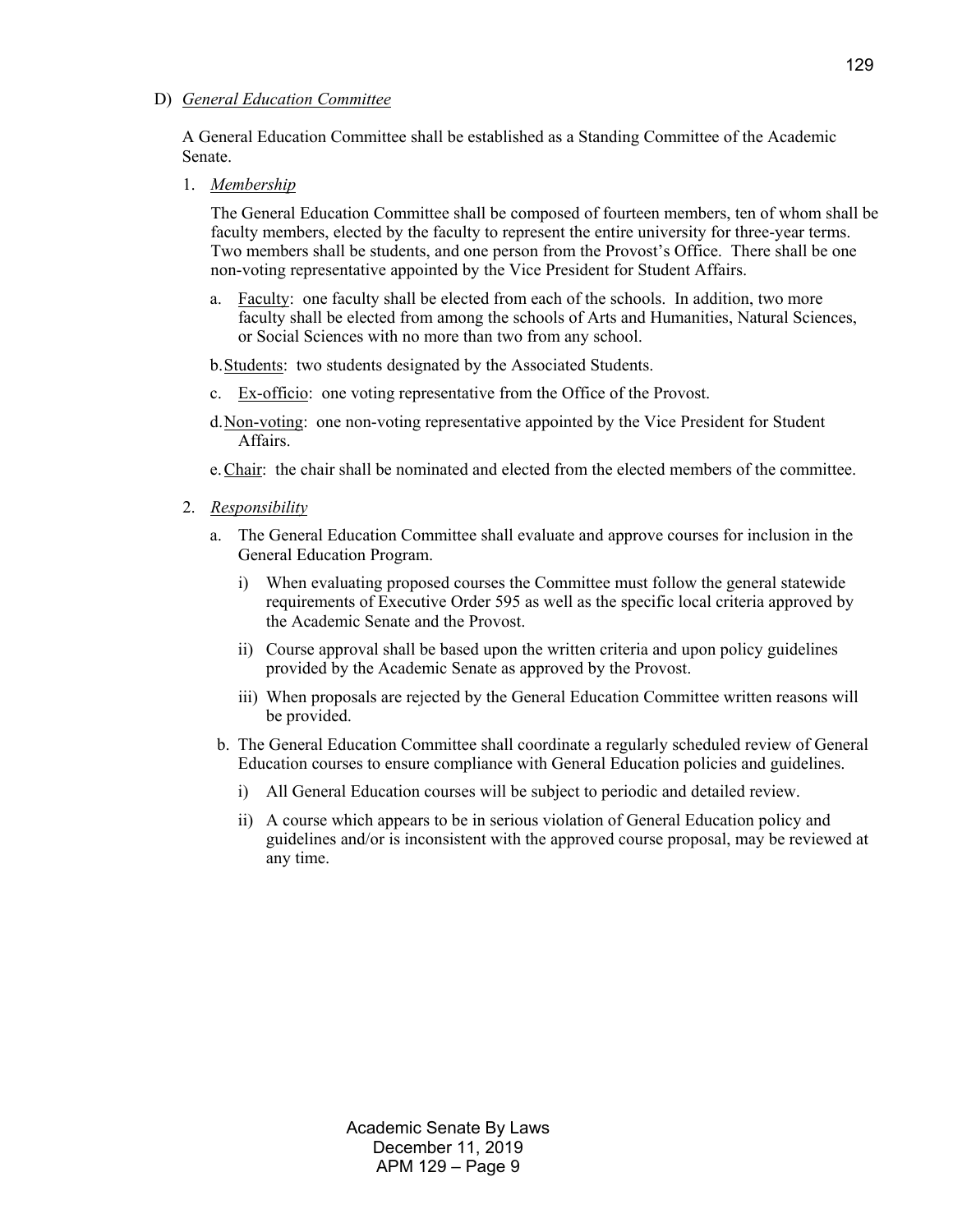- c. The General Education Committee shall implement General Education policy and guidelines as adopted by the University.
	- i) Courses found in violation of current General Education policies and guidelines (e.g., failure to meet the writing requirements, exceeding enrollment limits, failure to offer courses consistently) as well as courses whose grading significantly deviates from recognized practices are subject to deletion from General Education. The Provost's Office shall issue a notice of violation and identify the remedial action that must be taken and a deadline for compliance. If remedial action is not taken by the date specified, the course will be removed from the General Education Program.
	- ii) A failure by departments/programs to fully participate in the process of periodic reviews will result in the removal of the subject course from the General Education Program.
- d. The General Education Committee shall submit, on a yearly basis, a report on the status and functioning of the General Education Program as a whole to the Executive Committee of the Academic Senate.
- e. The General Education Committee shall develop and forward to the Executive Committee of the Academic Senate recommendations for changes in General Education Policy.

# 3. *Appeals/Reinstatement*

- a. A department of program may appeal to the Provost a decision by the General Education Committee that a department or program course is in violation of General Education Policy. If the appeal is upheld, the matter shall be remanded to the General Education Committee for reconsideration. If the Committee rejects the decision of the Provost, the appeal shall be forwarded along with the recommendations of the Provost and the General Education Committee to the Academic Senate for review, prior to resubmission and final decision by the Provost.
- b. Courses which have been proposed for inclusion in the General Education Program, but have been rejected by the Committee, may be resubmitted no sooner than the following semester. Courses that have been removed from the General Education program y be considered for reinstatement, if requested by the department/program, no sooner than one calendar year from the date of the notice of removal. Reinstatement will be treated in the same way as a new submission.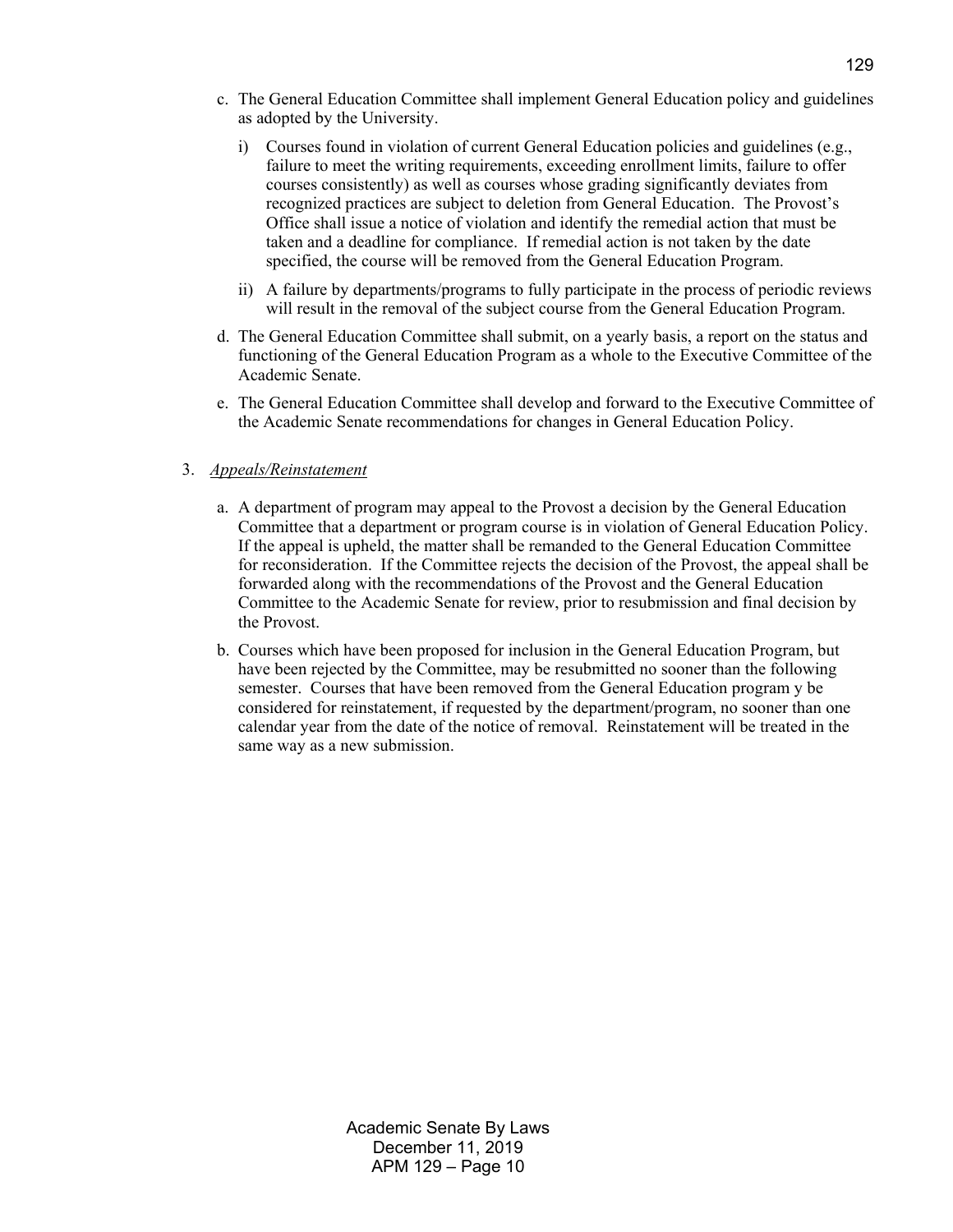### 4. *Exceptions to General Education Requirements*

- a. Requests for exceptions to the General Education requirements submitted by high-unit professional degree programs will be received and considered by the General Education Committee.
	- i) Academic justifications for such requests are to be presented to the Committee.
	- ii) If the request concerns campus policies alone, the Committee's recommendations, with complete documentation, will be forwarded to the Provost.
	- iii) If the request concerns system-wide policies, the Committee's recommendations, with complete justification, will be forwarded to the Provost for submission to the Chancellor's office.
- b. Individual student requests for exemptions or substitutions shall be received and acted upon by the Student Academic Petitions Committee.

### E) *Graduate Committee*

The Graduate Committee shall be established as a Standing Committee of the Academic Senate.

1. *Membership*

The Graduate Committee shall be composed of ten members, eight of whom shall be faculty members who, at the time of election, are involved in graduate education through coordination, teaching or supervision and who shall be elected by the faculty. No more than one faculty member shall be from any one school. Elected members shall serve three year staggered terms. The Dean of Graduate Studies shall be the ninth member. A graduate student appointed by the Graduate Student Association Council shall be the tenth member.

- 2. *Responsibility*
	- a) The Graduate Committee shall be the deliberative body of the faculty on matters relating to graduate education, curriculum, planning and research including but not limited to postbaccalaureate course offerings, degree programs, extension, admission and matriculation requirements, assistantships, fellowships, graduate student awards, grading, library services, and other matters related to post-baccalaureate and graduate instructional development and delivery
	- b) The Graduate Committee shall develop, periodically review, revise as appropriate and recommend such university-wide graduate policies, standards, and procedures as are conducive to the maintenance of quality in advanced degree programs throughout the University. Pursuant to this, it shall coordinate policies, standards, and procedures of the departments and schools and the University as a whole, insofar as they relate to degrees and/or programs beyond the bachelor's degree.
	- c) The Graduate Committee shall also serve as a consultative body to the Dean of the Division of Research and Graduate Studies.
	- d) On other matters relating to the Division of Research and Graduate Studies, the Graduate Committee may advise the administrative officers of the University.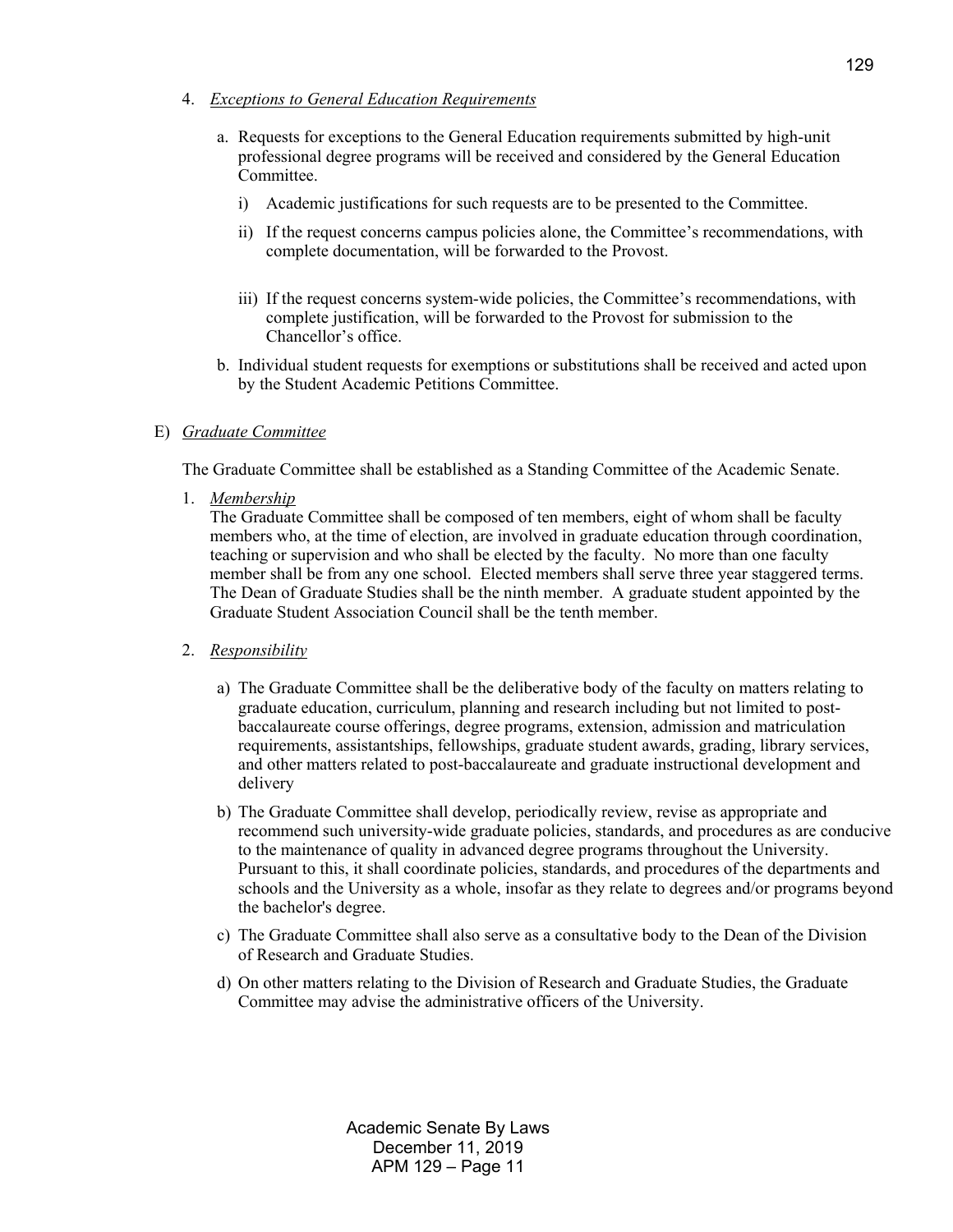### F) *Nominating/Elections Committee*

A Nominating/Elections Committee shall be established as a Standing Committee of the Academic Senate.

1. *Membership*

The Nominating/Elections Committee shall be composed of nine faculty members nominations shall be made by the Executive Committee and appointed by the Academic Senate. No more than one faculty member will be from any one school or service area. Members shall serve three year staggered terms.

- 2. *Responsibility*
	- a) The Nominating/Elections Committee shall be responsible for nominating candidates for appointive committees and boards and for recommending election procedures, but shall not recommend candidates for Academic Assembly and Academic Senate elections.
	- b) Members of the Nominating/Elections Committee appointed by the Senate shall be responsible for supervising all elections of the Academic Senate pursuant to Bylaws, Article XI, on elections procedures.
	- c) Members of the Nominating/Elections Committee upon request, shall supervise or monitor elections in departments, schools or service areas in accordance with their constituency's governance procedures.
	- d) After consultation with the Executive Committee, the Nominating/Elections Committee will be responsible for making nominations to the Academic Senate for committee and board appointments no later that April 1 of each year. The Committee will also nominate people to appointive positions on committees and boards as vacancies occur.
	- e) After consultation with the Executive Committee, the Nominating/Elections Committee will nominate faculty members to be selected by the Academic Senate for service on administrative search committees.
	- f) Committee consultation with administrative officers with regard to any recommendation for appointment shall occur in committee meetings.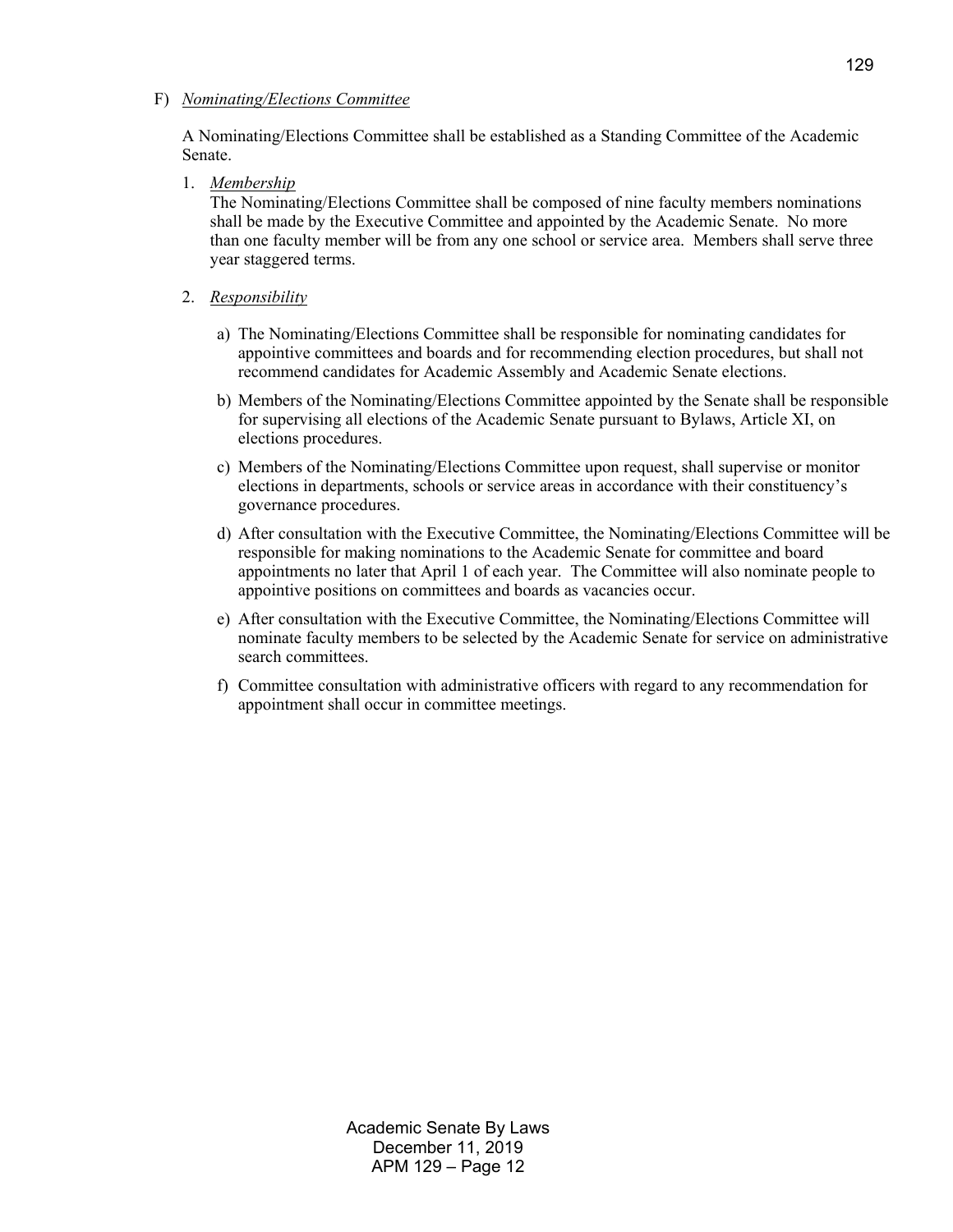# G) *Personnel Committee*

A Personnel Committee shall be established as a Standing Committee of the Academic Senate.

1. *Membership*

The Personnel Committee shall be composed of nine members, seven of whom shall be faculty members elected by the faculty. No more than one faculty member may be from any one school or service area. Elected members shall serve three year staggered terms. A representative of the Administration shall be the eighth member. A student appointed by the Associated Students shall be the ninth member.

2. *Responsibility*

The Personnel Committee shall be the deliberative body of the Academic Senate on personnel policy and procedure. The function of the Personnel Committee is to formulate personnel policy and procedure recommendations for the Academic Senate related to all academic and academic related employees in the University. On personnel matters not otherwise covered by established policies or procedures, the Personnel Committee may advise the administrative officers of the University. Personnel concerns within the purview of the Committee include: academic freedom and responsibility; faculty morale; professional development; matters pertaining to appointment, retention, tenure, promotion; evaluation and review of faculty and administrators; other personnel matters of interest; and such matters as may be brought before the Committee by the Academic Senate.

### H) *Student Affairs Committee*

A Student Affairs Committee shall be established as a Standing Committee of the Academic Senate.

1. *Membership*

The Student Affairs Committee shall be composed of eleven members, seven of whom shall be faculty members appointed by the Academic Senate. No more than one faculty member shall be from any one school or service area. Members shall serve three year staggered terms. A representative of the Administration shall be the eighth member. Three students appointed by the Associated Students shall complete committee membership.

2. *Responsibility*

The Student Affairs Committee shall be the deliberative body of the faculty on student affairs and services including but not limited to admissions, advising, counseling, evaluations, records, student discipline, student government, student organization, students with disabilities, financial aid, student orientation programs, facilities planning and other matters related to student activities.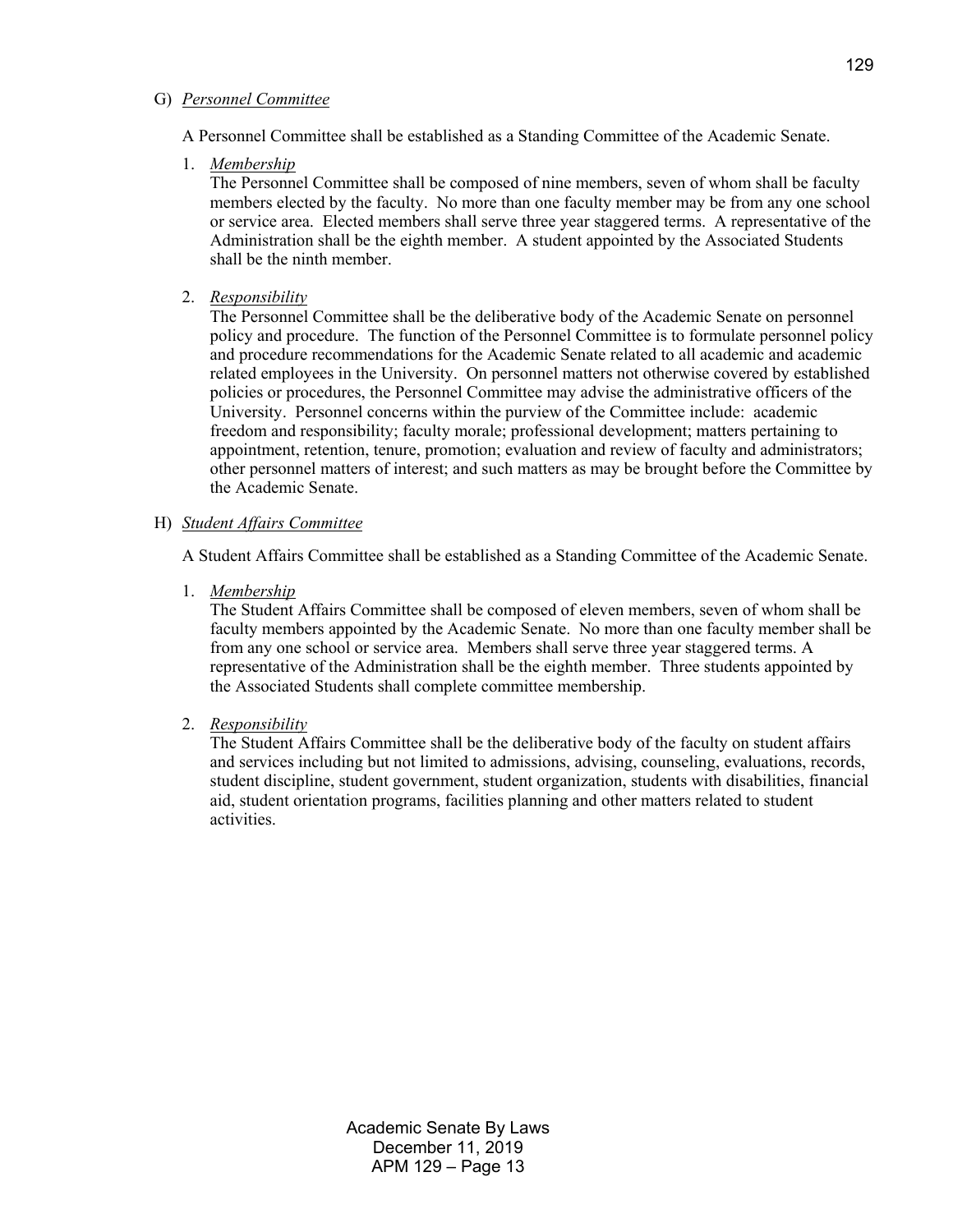### I) *University Budget Committee*

A University Budget Committee shall be established as a Standing Committee of the Academic Senate.

### 1. *Membership*

The University Budget Committee shall be composed of nine members, seven of whom shall be faculty members elected by the faculty. No more than one faculty member shall be from any one school or service area. Elected members shall serve three year staggered terms. A representative of the Administration shall be the eighth member. A student appointed by the Associated Students shall be the ninth member.

# 2. *Responsibility*

The University Budget Committee shall be the deliberative body of the faculty on budget and resource use as they affect the University and including but not limited to instructional budget, allocation of faculty positions, allocation of space, institutional support budget, the athletic budget, facilities planning and self-support programs. The Committee shall be responsible for recommending on all university budget decisions affecting instruction.

### J) *Undergraduate Curriculum Committee*

An Undergraduate Curriculum Committee shall be established as a Standing Committee of the Academic Senate.

# 1. *Membership*

The Undergraduate Curriculum Committee shall be composed of one faculty member from each school, the University Librarian or designee (nonvoting), the Vice President for Academic Affairs (VPAA) or designee, and one representative appointed by Associated Students. No more than one faculty member will be from any one school or service area. Members shall serve three year staggered terms.

# 2. *Responsibility*

The Undergraduate Curriculum Committee shall be the deliberative body of the faculty on matters relating to university undergraduate curriculum, including but not limited to undergraduate: curriculum, degree and certificate programs, writing competency, online and blended course approval, multicultural/international graduation requirements, grading and academic standards, admission, academic eligibility, and other aspects of instructional development and delivery.

The Committee's area of concern includes the following:

- a) Review and approve all new and revised undergraduate course proposals.
- b) Review of campus curriculum policy and procedures to ensure campus compliance with system wide curriculum policy.
- c) Review of new departmental and interdepartmental academic program proposals in light of existing undergraduate curriculum policy in order to